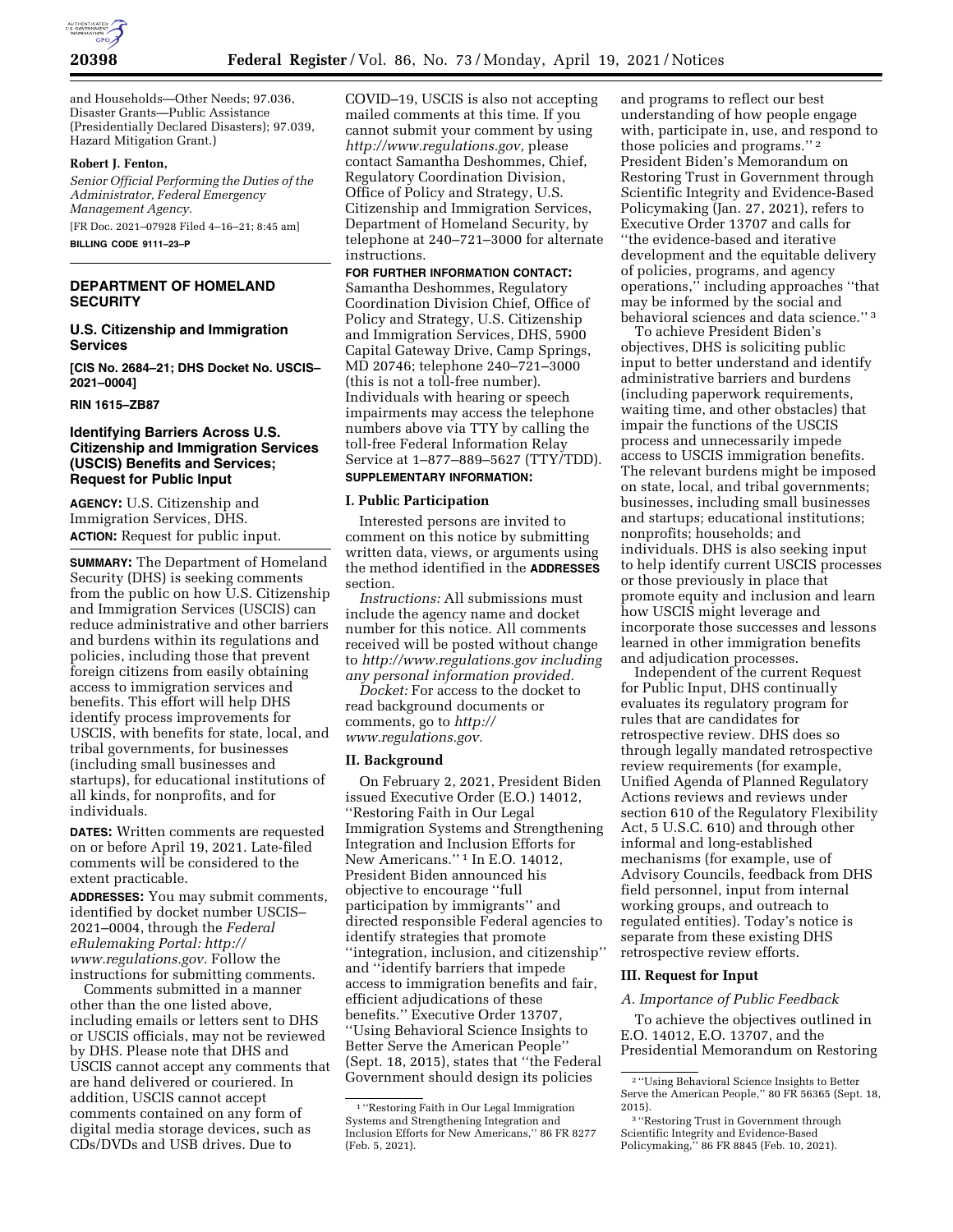Trust in Government through Scientific Integrity and Evidence-Based Policymaking, it is critical that public input helps drive process improvements in strategies, processes, and planning. Because the impacts and effects of immigration benefits tend to be widely dispersed in society, members of the public—especially regulated stakeholders and those that typically participate in USCIS rulemakings—are likely to have useful information, data, and perspectives on the benefits and burdens of our existing processes. When processes are especially burdensome, members of the public may have unique knowledge. Given that unique knowledge, a primary factor that will improve the USCIS immigration process is public feedback.

### *B. Maximizing the Value of Public Feedback*

This notice contains a list of questions, the answers to which will assist DHS in identifying potential USCIS immigration processes that may benefit from DHS review with the goal of reducing burdens on the public, saving costs for both the public and USCIS, increasing navigability, saving time, reducing confusion and frustration, promoting simplification, improving efficiency, and/or removing barriers that unnecessarily impede access to immigration benefits. DHS encourages public comment on these questions and seeks any other information or data commenters believe are relevant to this notice. The type of feedback that is most useful to DHS will identify *specific regulations and/or processes,* and include *actionable*  information and/or *data* and/or provide *viable alternatives,* that meet statutory obligations and regulatory objectives and requirements. Public feedback that simply states that a stakeholder feels strongly that USCIS should change its processes but does not contain specific information on what change should be considered or how a proposed change will reduce barriers, or otherwise improve existing processes, is less useful to USCIS.

We highlight a few of those points here, noting that comments that will be most useful to DHS are those that are guided by the below principles. Commenters should consider these principles as they answer and respond to the questions in this notice:

• Commenters should identify, with specificity, the regulation or immigration process at issue, providing the Code of Federal Regulation (CFR) and/or USCIS Policy Manual citation where available or applicable. (If a new regulation is being suggested addressing a subject matter that is not currently codified in regulations, it should be identified with as much specificity as possible and with references to the program/process and statutory authority.)

• Commenters should provide, in as much detail as possible, an explanation why a USCIS regulation, form or information collection, or immigration process should be modified, streamlined, expanded, or repealed, as well as specific suggestions about how USCIS can better achieve its regulatory objectives and reduce unnecessary burdens on public institutions, the private sector, households, individuals, or other stakeholders.

• To the extent feasible, commenters should provide specific data that document the costs, burdens, and benefits of existing requirements and/or how proposed changes would reduce costs and burdens, and/or increase benefits to USCIS or the public. Commenters might also address how USCIS can best obtain and consider accurate, objective information and data about existing regulations, processes and procedures, and whether there are existing sources of data that USCIS can use to evaluate the post-promulgation effects of DHS regulations USCIS administers over time to help identify inefficiencies and actually or potentially unwarranted barriers to those interacting with or affected by USCIS.

• Comments should emphasize any burdensome processes that have been in effect for enough time to warrant a fair evaluation, in most cases for more than one year.

• Comments that reiterate substantive issues already raised in public comments submitted on recently issued rules will be less useful, unless they provide new information—by, for example, pointing to new studies or data, or offering novel alternatives.

## *C. List of Questions for Commenters*

The below non-exhaustive list of questions is meant to assist members of the public in formulating comments, and is not intended to restrict the feedback that members of the public may provide:

(1) Are there any regulations; policies; precedents or adopted decisions; adjudicatory practices; forms, form instructions, or information collections; or other USCIS procedures or requirements that you consider to be unjustified or excessive barriers that impede easy access to legally authorized immigration benefits and fair, efficient adjudications of these benefits? Please provide specific examples identifying the specific program or subject matter

(for example, adjustment of status, naturalization, H–1B nonimmigrant status, refugee status, asylum, parole).

(a) With respect to the identified regulations; policies; precedents or adopted decisions; adjudicatory practices; forms, form instructions, or information collections; or other USCIS procedures or requirements that you have identified as potential barriers, are the barriers you perceive created by duplication, overlap, or inconsistency of requirements? If so, please specify.

(2) Are there any USCIS regulations or processes that are not tailored to impose the least burden on society, consistent with achieving the regulatory objectives?

(3) Are there USCIS regulations or processes that disproportionally burden disadvantaged, vulnerable, or marginalized communities? If so, please specify the regulation and/or process, to include any applicable CFR and/or USCIS Policy Manual citation, providing a description of the specific burden to the relevant communities.

(4) Are there USCIS regulations or processes that disproportionally burden a specific industry or sector of the economy, geographic location within the US, or government type (*e.g.* a specific tribal or territorial government or a specific local government)?

(5) What aspects of the immigrant and nonimmigrant perspectives or experiences should USCIS be aware of that could better inform our qualitative and quantitative analyses when identifying actually or potentially excessive administrative burdens, or when evaluating regulatory impacts in general?

(6) Are there existing sources of data that USCIS can use to evaluate the postpromulgation effects of regulations and administrative burdens over time?

(7) Are there instances where the costs of USCIS regulations to the public far surpass the benefits, for reasons that were not anticipated or discussed during the rulemaking process?

(8) Are there instances where the administrative burdens imposed in USCIS regulations are not cost-effective, in the sense that a different approach would achieve regulatory goals with significantly lower burdens?

(9) Are there instances where current regulations may have added unintended or unanticipated costs, or imposed unintended or unanticipated administrative barriers, and in which those costs and barriers may not have been adequately considered in previous assessments of the regulation's direct costs?

(10) Are there USCIS regulations that are still necessary, but have not